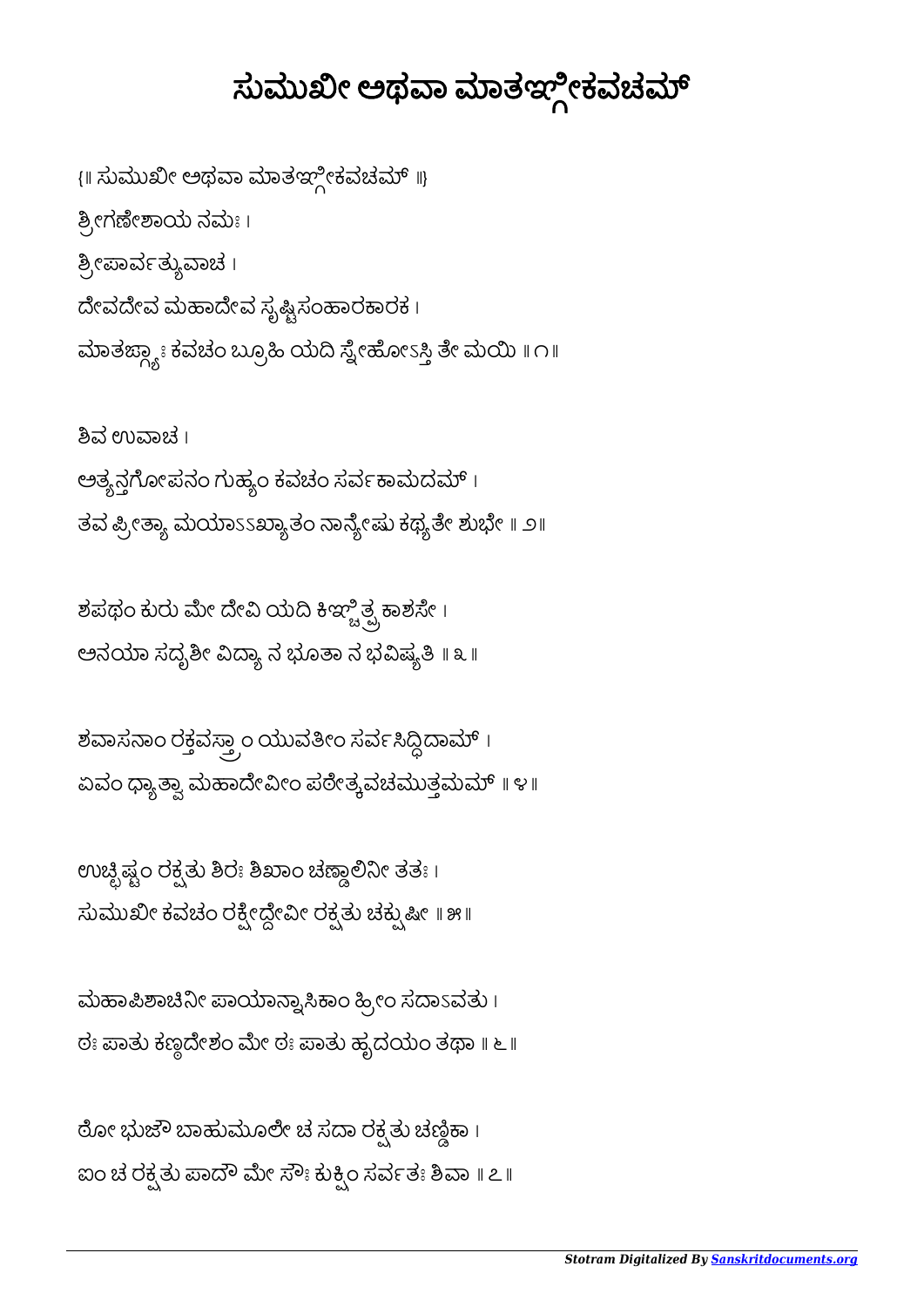ಸ್ವರ್ಣಮಧ್ಯೇ ತು ಸಂಸ್ಥಾಪ್ಯ ಧಾರಯೇದ್ದಕ್ಪಿಣೇ ಕರೇ। ಸರ್ವಸಿದ್ದಿರ್ಭವೇತ್ತಸ್ಯ ಅಚಿರಾತ್ಪುತ್ರವಾನ್ಬವೇತ್ ॥ ೧೬ ॥

ಭೂರ್ಜಪತ್ರೇ ಲಿಖಿತ್ವಾ ಚ ರಕ್ತಸೂತ್ರೇಣ ವೇಷ್ಟಯೇತ್ । ಪ್ರಾಣಪ್ರತಿಷ್ಠಾಮನ್ತ್ರೇಣ ಜೀವನ್ಯಾಸಂ ಸಮಾಚರೇತ್ ॥ ೧೫॥

ಸಿದ್ದವಿದ್ಯಾ ಇತೋ ನಾಸ್ತಿ ನಿಯಮೋ ನಾಸ್ತಿ ಕಶ್ಚನ । ಅಷ್ಟಸಹಸ್ರಂ ಜಪೇನ್ಮ್ಸತ್ರ್ರಂ ದಶಾಂಶಂ ಹವನಾದಿಕಮ್ ॥ ೧೪॥

ರಜಸ್ವಲಾಭಗಂ ಸ್ಪ್ರ್ಯ<mark>ಷ್ಟ್ವಾ</mark> ಜಪೇನ್ಮ್ತನ್ರ್ರಂ ಚ ಸಾಧಕಃ । ರಜಸ್ವಲಾಯಾ ವಸ್ತ್ರೇಣ ಹೋಮಂ ಕುರ್ಯಾತ್ಸದಾ ಸುಧೀಃ ॥ ೧೩ ॥

ದತ್ತೇನ ಸಿದ್ದಿಹಾನಿಃ ಸ್ಯಾತ್ಸರ್ವಥಾ ನ ಪ್ರಕಾಶ್ಯತಾಮ್ । ಉಚ್ಛಿಷ್ಟೇನ ಬಲಿಂ ದತ್ವಾ ಶನೌ ವಾ ಮಙ್ಗಲೇ ನಿಶಿ ॥ ೧೨॥

ಅತ್ಯನ್ಗಗೋಪನಂ ದೇವಿ ದೇವೈರಪಿ ಸುದುರ್ಲಭಮ್ । ಭ್ರಷ್ಟೇಭ್ಯಃ ಸಾಧಕೇಭ್ಯೋಽಪಿ ದ್ರಷ್ಟವ್ಯಂ ನ ಕದಾಚನ ॥ ೧೧॥

ಉಚ್ಛಿಷ್ಟಚಾಣ್ಡಾಲಿ ಮಾತಙ್ಗಿ ಸರ್ವವಶಙ್ಕರಿ ನಮಃ । ಸ್ವಾಹಾ ಸ್ತನದ್ವೆಯಂ ಪಾತು ಸರ್ವಶತ್ರುವಿನಾಶಿನೀ ॥ ೧೦॥

ಉಚ್ಛಿಷ್ಟಚಾಣ್ದಾಲಿ ಮಾಂ ಪಾತು ತ್ರ್ವೆಲೋಕ್ಯಸ್ಯ ವಶಙ್ಕರೀ । .<br>ಶಿವೇ ಸ್ವಾಹಾ ಶರೀರಂ ಮೇ ಸರ್ವಸೌಭಾಗ್ಯದಾಯಿನೀ ॥ ೯ ॥

ಐಂ ಹ್ರೀಂ ಕಟಿದೇಶಂ ಚೆ ಆಂ ಹ್ರೀಂ ಸನ್ದಿಷು ಸರ್ವದಾ। ಜ್ಯೇಷ್ಲಮಾತಙ್ಲ್ಲಙ್ಲುಲೀಲ್ ಅಙ್ಗುಲ್ಯಗ್ರೀ ನಮಾಮಿ ಚೆ ॥ ೮॥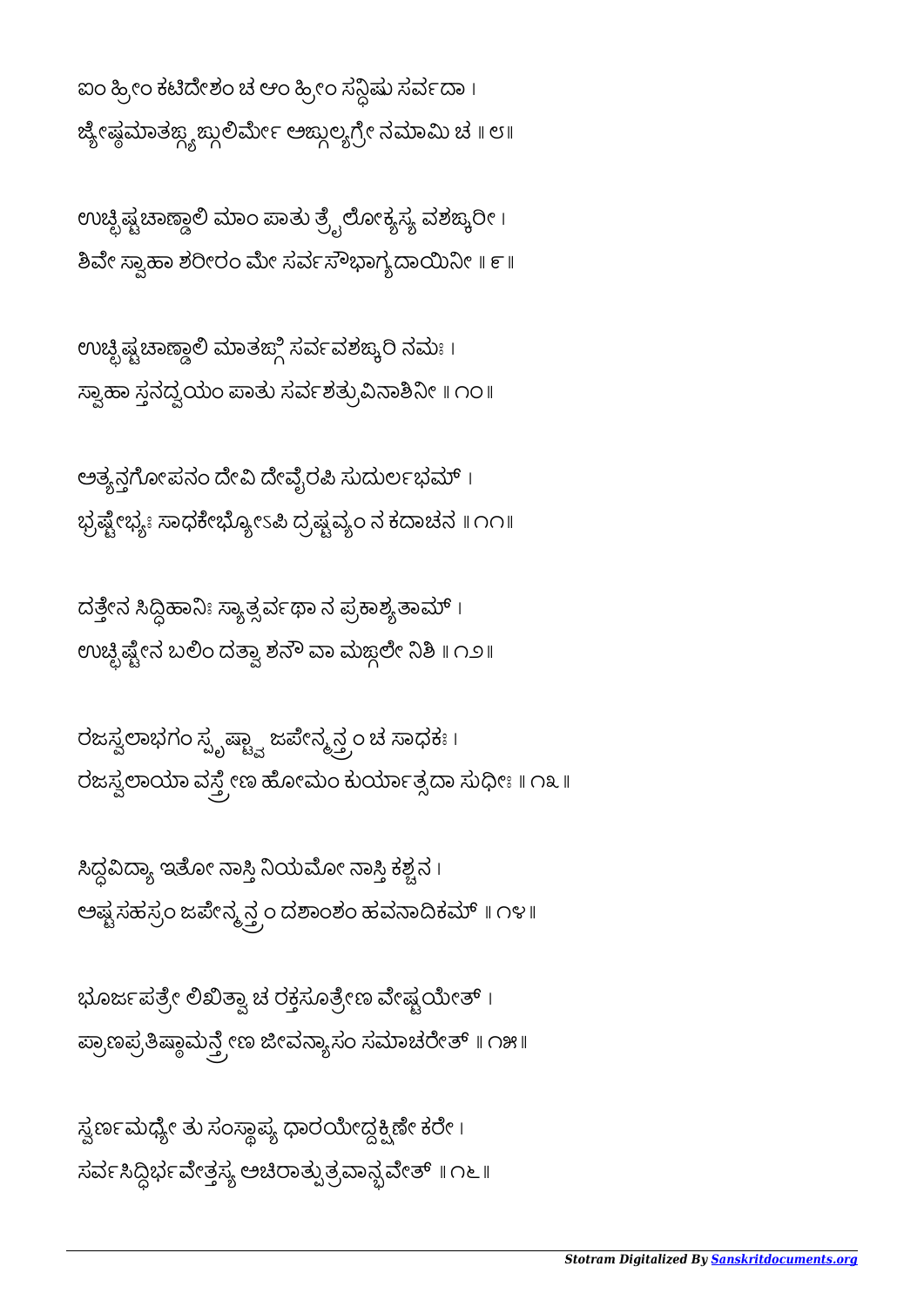ಸ್ತ್ರೀಭಿರ್ವಾಮಕರೇ ಧಾರ್ಯಂ ಬಹುಪುತ್ರಾ ಭವೇತ್ತದಾ। ವನ್ದ್ಯಾ ವಾ ಕಾಕವನ್ದ್ಯಾ ವಾ ಮೃತವತ್ಸಾ ಚ ಸಾಙ್ಗನಾ ॥ ೧೭॥

ಜೀವದ್ವತ್ಸಾ ಭವೇತ್ಸಾಪಿ ಸಮೃದ್ಧಿರ್ಭವತಿ ಧ್ರುವಮ್ । ಶಕ್ತಿಪೂಜಾಂ ಸದಾ ಕುರ್ಯಾಚ್ಛಿವಾಬಲಿಂ ಪ್ರದಾಪಯೇತ್ ॥ ೧೮॥

ಇದಂ ಕವಚಮಜ್ಞಾತ್ವಾ ಮಾತಙ್ಗೀ ಯೋ ಜಪೇತ್ಸದಾ । ತಸ್ಯ ಸಿದ್ಧಿರ್ನ ಭವತಿ ಪುರಶ್ಚರಣಲಕ್ಷತಃ ॥ ೧೯॥

॥ ಇತಿ ಶ್ರೀರುದ್ರಯಾಮಲೇ ತನ್ತ್ರೇ ಮಾತಙ್ಗೀಸುಮುಖೀಕವಚಂ ಸಮಾಪ್ತಮ್ ॥

Encoded and Proofread by Ravin Bhalekar ravibhalekar@hotmail.com

Please send corrections to sanskrit@cheerful.com

Last updated  $\mathfrak{G}^6$ oday

http://sanskritdocuments.org

Matangi Kavacham ( Sumukhi Kavacham ) Lyrics in Kannada PDF % File name : sumukhiikavacham.itx % Category : kavacha % Location : doc\\_devii % Author : Traditional % Language : Sanskrit % Subject : philosophy/hinduism/religion % Transliterated by : Ravin Bhalekar ravibhalekar at hotmail.com % Proofread by : Ravin Bhalekar ravibhalekar at hotmail.com % Description-comments : rudrayAmale tantre % Latest update : May, 15, 2006 % Send corrections to : Sanskrit@cheerful.com % Site access : http://sanskritdocuments.org  $\frac{0}{6}$ % This text is prepared by volunteers and is to be used for personal study % and research. The file is not to be copied or reposted for promotion of % any website or individuals or for commercial purpose without permission.